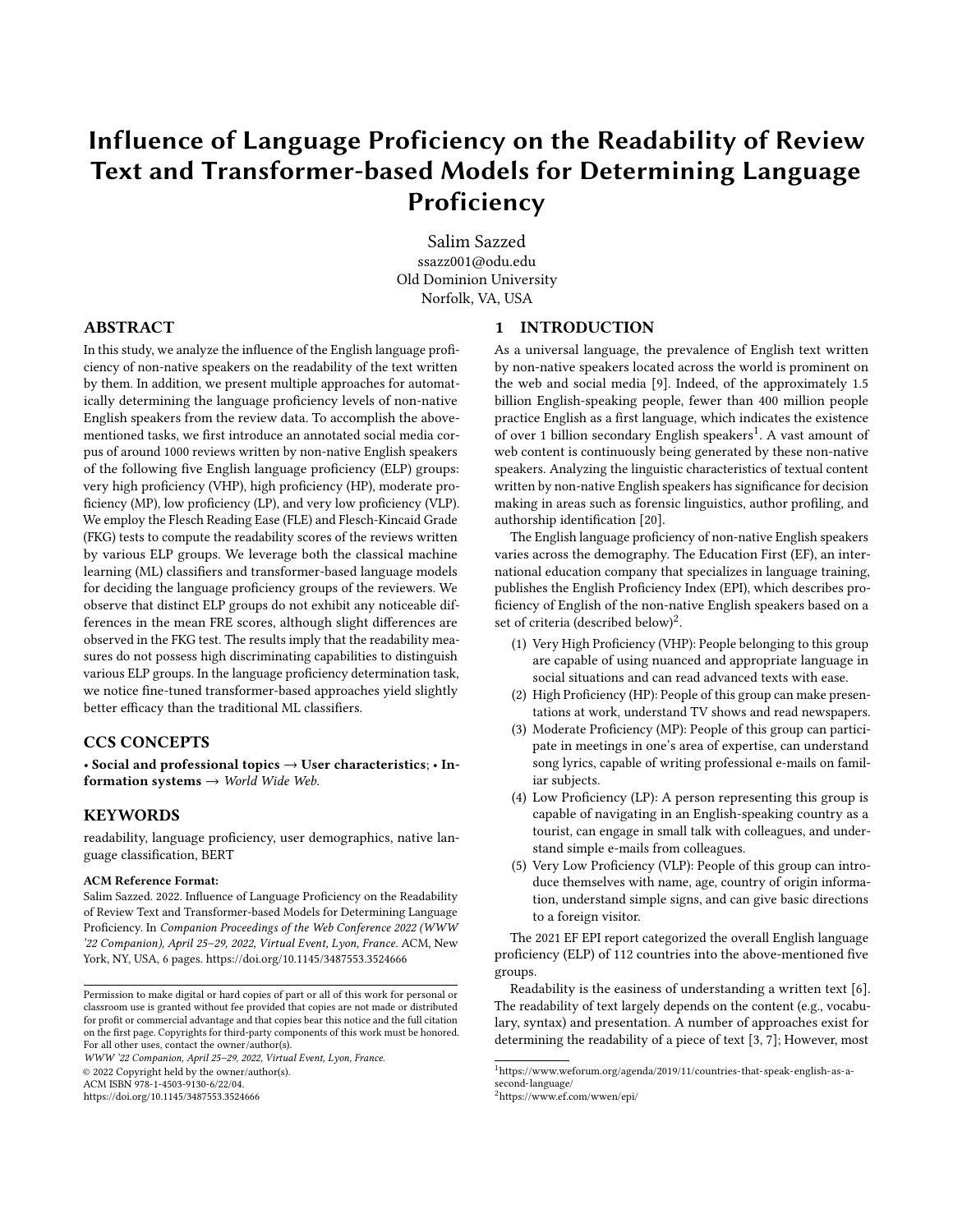of them require text over 100 words to calculate the readability scores. The Flesch Reading Ease Formula [\[7\]](#page-4-4) is a simple method to determine the readability of text for the reader of various gradelevel. It is one of the few measures that can be applied to varied types of text. The Flesch–Kincaid Grade (FKG) level readability test [\[14\]](#page-4-5) is a formula similar to FRE; however, it uses different weights for the various terms.

In this study, we address the following two tasks:

i) Exploring the relationship between the readability of the text and English language proficiency of the writers.

ii) Determining the language proficiency groups of the writers from the social media review text.

To carry out the above-stated tasks, we introduce an annotated non-native English review corpus comprising around 1000 reviews where each review is labeled with one of the ELP groups (e.g., VHP, HP, MP, LP, VLP). The label of a review is determined based on the ELP group of the country from where the review is collected. The reviews are collected from the following countries: Finland (Very High Proficiency), Kenya (High Proficiency), China (Moderate Proficiency), Bangladesh (Low Proficiency), Myanmar (Very Low Proficiency). We then employ the FRE and FKG tests to see whether reviews written by different ELP groups differ in terms of readability. We observe that FRE readability scores are similar across diverse ELP groups. The FKG test shows some disparities between the top 3 and the bottom 2 English fluency groups. The results suggest that the readability measure is not an effective metric to discern various ELP groups. In addition, we aim to distinguish reviews of different ELP groups automatically by utilizing machine learning (ML) algorithms and annotated data. We leverage four popular classical ML (CML) classifiers and transformer-based language models. The fine-tuned transformer-based models yield slightly better results than best performing CML classifiers, obtaining macro F1 scores of 0.77.

## 1.1 Contributions

The main contributions of this study can be summarized as follows-

- We introduce a novel social media corpus of around 1000 reviews written by non-native English speakers and make it publicly available <sup>[3](#page-1-0)</sup>.
- We manually categorize the reviews into five English language proficiency (ELP) groups.
- We compare the readability scores of the reviews of various ELP groups by calculating the FRE and FKG scores.
- Finally, we employ traditional ML classifiers and transformerbased fine-tuned language models for categorizing reviews into various ELP groups.

# 2 RELATED WORK

A number of related studies tried to determine the demographic information of the textual content. For example, some studies tried to determine the native language of non-native English writers solely on the writing samples. [\[2,](#page-4-6) [15,](#page-4-7) [24\]](#page-5-1). However, although related, unlike this study which considers language proficiency, they

<span id="page-1-1"></span>Table 1: Statistics of various ELP groups

| ELP group  | Representative | #Samples |
|------------|----------------|----------|
|            | Country        |          |
| <b>VHP</b> | Finland        | 185      |
| HP         | Kenya          | 194      |
| MP         | China          | 195      |
| LP         | Bangladesh     | 220      |
| VLP        | Myanmar        | 202      |

investigated the native language (l1) of non-native English writers. Besides, the perspective of their study (most) was the second language acquisition (SLA) research, such as contrastive analysis, syntactic or grammatical errors made by non-native speakers [\[15,](#page-4-7) [26\]](#page-5-2) based on corpus compiled from the sample essay of ESL (English as a Second Language) learners such as TOEFL (Test of English as a foreign language) [\[1\]](#page-4-8), the international corpus of learner English [\[10\]](#page-4-9). Tetreault et al. [\[24\]](#page-5-1) tried to identify the native language from small corpora generated by ESL students. The authors considered various character-level lexical features, words, POS tags, and document structures to build the classifier.

Jarvis et al. [\[12\]](#page-4-10) obtained 83.6% accuracy in NLI-2013 shared task on the dataset of the 12,100 English essays from the TOEFL test. The authors employed features such as word n-grams, parts-of-speech, and lemmas. To normalize the frequencies, the authors applied the log-entropy weighting schema. As a classifier, the L2-regularized SVM classifier was used.

Gebre et al. [\[8\]](#page-4-11) proposed a Native Language Identification (NLI) system based on TF-IDF weighting and several linear classifiers such as support vector machine (SVM), logistic regressions (LR), and perceptrons. Their proposed model obtained a high accuracy of 0.814 in NLI SharedTask-2013 for categorizing a set of 11 native languages.

Besides, a number of paper investigated the impact of demography for linguistic analysis [\[22\]](#page-5-3). Sazzed [\[21\]](#page-4-12) studied the linguistic characteristics of the reviews of two demographically different groups contrasting two datasets.

Regarding readability, some studies investigated the impact of readability on various domains such as business, scientific research, health [\[4,](#page-4-13) [11,](#page-4-14) [13,](#page-4-15) [17,](#page-4-16) [18\]](#page-4-17). Pancer et al. [\[18\]](#page-4-17) showed that text readability plays a critical role in propelling consumer engagement on social media. By analyzing 4,000 Facebook posts from a photography blog, the authors found that easy-to-read posts are more liked, commented on, and shared on social media.

Guerini et al. [\[11\]](#page-4-14) examined a corpus of scientific abstracts and three feedback metrics: article downloads, citations, and bookmarks. The authors found that certain stylistic and readability features of abstracts have an impact on the success and virality of a scientific article.

Temnikova et al. [\[23\]](#page-5-4) investigated the readability of governments, non-governmental organizations, and mainstream media tweets related to crisis communications during the years between 2012 and 2013. The authors illustrated factors that adversely impact comprehension. Besides, they provided guidelines about how understanding can be improved.

<span id="page-1-0"></span><sup>3</sup>https://github.com/sazzadcsedu/EnglishLanguageProficiency.git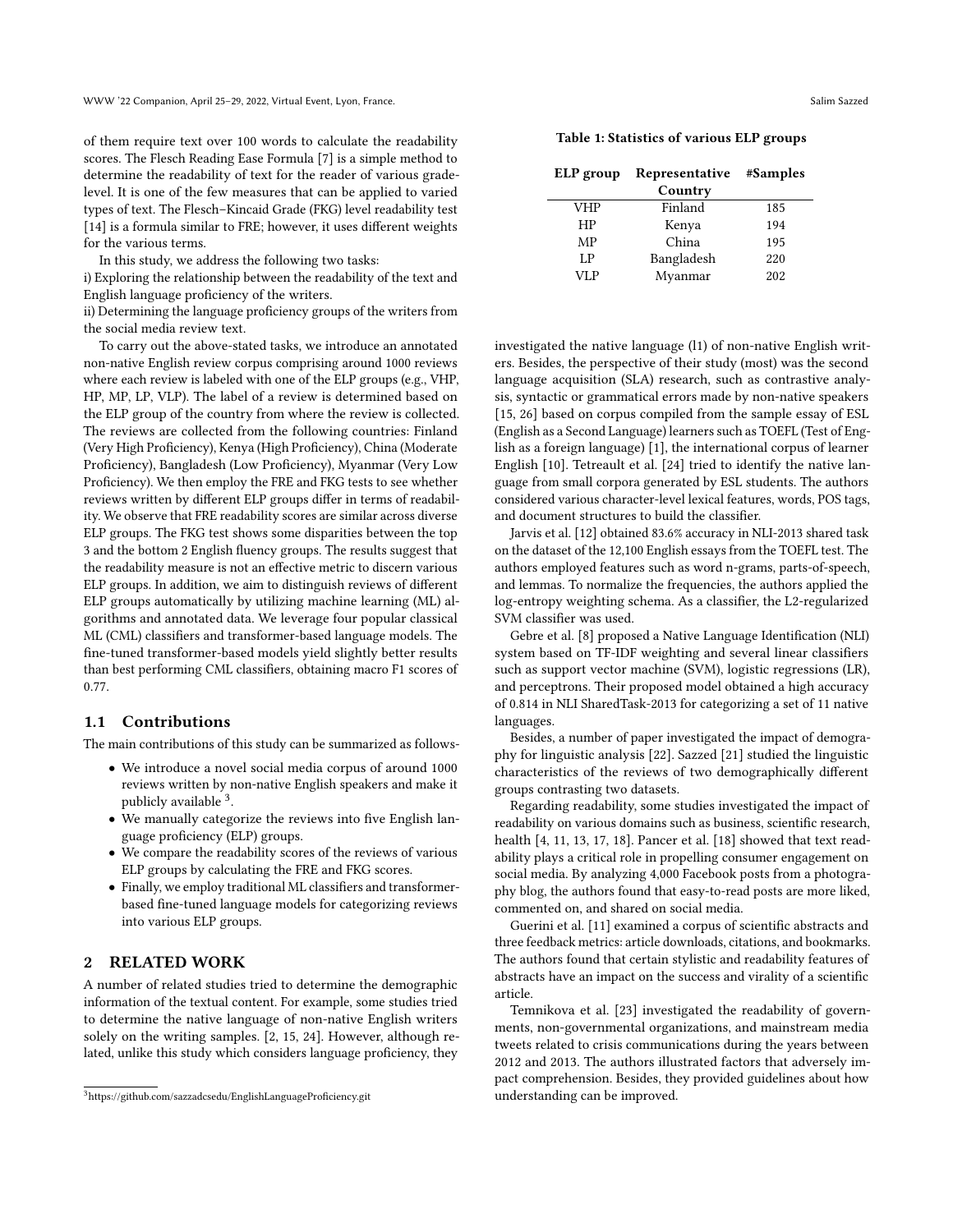<span id="page-2-1"></span>

| <b>VHP</b> | Incredibly hard to get a table, for a reason! Hidden away in the ouskirts, in an amazing old factory building, head chef Nicholas and his team<br>delivers amazing food with a passion that is hard to find in this rugged country. Share four starters on two people, abd go with whatever middle<br>and maincourse you like from the menu, I still had room for dessert. The wines are amazing, trust the recommendations they give you! Book a                                                                                                        |
|------------|----------------------------------------------------------------------------------------------------------------------------------------------------------------------------------------------------------------------------------------------------------------------------------------------------------------------------------------------------------------------------------------------------------------------------------------------------------------------------------------------------------------------------------------------------------|
|            | table well in advance, this is one of the hardest ones to bpok, and being a local that is very frustrating!                                                                                                                                                                                                                                                                                                                                                                                                                                              |
|            | The folks I went to restaurant with were just amazed, one said it was one of the TOP food experiences of her life. Being mostly vegan and<br>sometime vegetarian, as it was a must in this case; Bas Bas was not for me. The cuisine is all butter and cream, so having not being accustomed<br>to that heavy cow-taste anymore, it was too rich for me. Nice atmosphere in the modern and elegant environment. The staff is fantastic and the<br>wine ofcourse is top notch.                                                                            |
| HP         | I loved the ambiance, the customer service was great and so was the food. My children, sisters and I really enjoyed ourselves. My children really<br>wanted to try out sea food so I took them there. We ordered the sea food platter and boy oh boy, we loved the assortment. We are definitely<br>going back.We would like to personally appreciate @sophiehostess and @mercywaitress for your readiness to serve and guide when called upon.<br>@mercywaitress helped us pick our food which we loved. @sophiehostess ensured we got a seating space. |
|            | Had a brunch meeting here. The ambience is pleasant and the food is good! A bit expensive but it's value for money. Godfrey especially attended<br>to us perfectly. I'd recommend the place anytime. The specialty is sea food but other cuisines are available as well.                                                                                                                                                                                                                                                                                 |
| <b>MP</b>  | A vegetarian but tasty restaurant. It is located in an old elegant Chinese style house and next to subway. I am a meat lover. But I find the dishes<br>here very tasty and not boring at all. For those who are no familiar with the food served here, it is best to order set meal.                                                                                                                                                                                                                                                                     |
|            | The service is superb, one of the best in Beijing. Carter really helped us during our dinner, he tried to explain everything to us to ensure the<br>quality of our experience. Such a wonderful restaurant staff, who's attentive, gentle with great communication skill. Thank you Carter for<br>making our experience wonderful!                                                                                                                                                                                                                       |
| LP         | Food quality below average, behaviour of staffs is worst, all are careless. I think they have no control. Staffs are not well trained about good<br>manners.                                                                                                                                                                                                                                                                                                                                                                                             |
|            | Good place for family and friendslast day Sunday I went with my family member to attend a family get-together party.I really enjoyed there                                                                                                                                                                                                                                                                                                                                                                                                               |
| <b>VLP</b> | Excellent fried tofu and Service. Excellent Service come from the heart. Genuine Smile. Quick Service. Strongly Recommended.                                                                                                                                                                                                                                                                                                                                                                                                                             |
|            | This place it totally overrated, I mean the food and tea was good but:- expensive- staff could be nicer- they messed up my order and then tried to<br>charge me for it too - they brought me a salad without chicken but I initially ordered it with, had to pay the price with chicken- I was sitting next<br>to a small room with the door open and there was a strange smell coming out of it. Would recommend any local place with reasonable prices                                                                                                 |

Figure 1: A list of sample reviews from different groups

However, none of the existing works investigated the relationship between English language proficiency and the readability of the text. To the best of our knowledge, this is the first work that aims to map two important aspects of social media text.

## 3 DATASETS

#### 3.1 Data Collection and Annotation

All the review data used in this study are manually collected from the TripAdvisor website <sup>[4](#page-2-0)</sup>. TripAdvisor is the world's largest travel platform that contains millions of traveler reviews and opinions regarding places, hotels, restaurants, flights.

We leverage restaurant reviews written by non-native English speakers of diverse ELP groups. To collect the ELP group-specific sample data, we utilize the country-specific categorization of ELP groups provided by EF. Based on the EF categorization, we select reviews written towards restaurants located in five different countries where each country represents a particular ELP group. Table [1](#page-1-1) shows the ELP groups, the representing countries, and the number of samples for each ELP group.

Even though the selected restaurants of each group are located in a particular country, reviews could be written by non-native people such as tourists. Since our study heavily relies on the implicit characteristics of the ELP groups, it is crucial to make sure that each ELP group contains only the representative reviews.

For annotation, we consider the following three user attributes obtained from the TripAdvisor user profiles: i) city and country, ii) name, and iii) profile picture. However, in the social media profile, it is not unusual to have one or multiple of the above-stated attributes missing. For example, many users prefer to hide the location information or use arbitrary names (e.g., placeholder names that do not resemble country/race/culture). Besides, the profile picture may not be available or may not be meaningful (e.g., pictures of various objects). Since we are only interested in reviews written by the native people of a country, unless we are sure about the native country of the user, we do not include the user and corresponding review(s) in the dataset.

Figure [1](#page-2-1) shows sample reviews from different groups.

# 4 READABILITY ASSESSMENT OF REVIEWS OF DIFFERENT ELP GROUPS

The Flesch Reading Ease (FRE) test is applied to see if the mean readability scores of five ELP groups differ. This readability test indicates how difficult a passage in English is to understand. In the FRE test, a higher score indicates that the content is easier to read. The following formula is used to calculate the FRE score of in a textual content-

$$
FRE = 206.835 - 1.015 \times \frac{total\ word}{total\ sentence} - 84.6 \times \frac{total\ syllables}{total\ words}
$$

The two main criteria of the FRE calculation are sentence length (i.e., the average number of words per sentence) and the presence of syllables in words.

Figure [2](#page-3-0) provides the interpretation of FRE scores of different ranges.

<span id="page-2-0"></span><sup>4</sup><https://www.tripadvisor.com>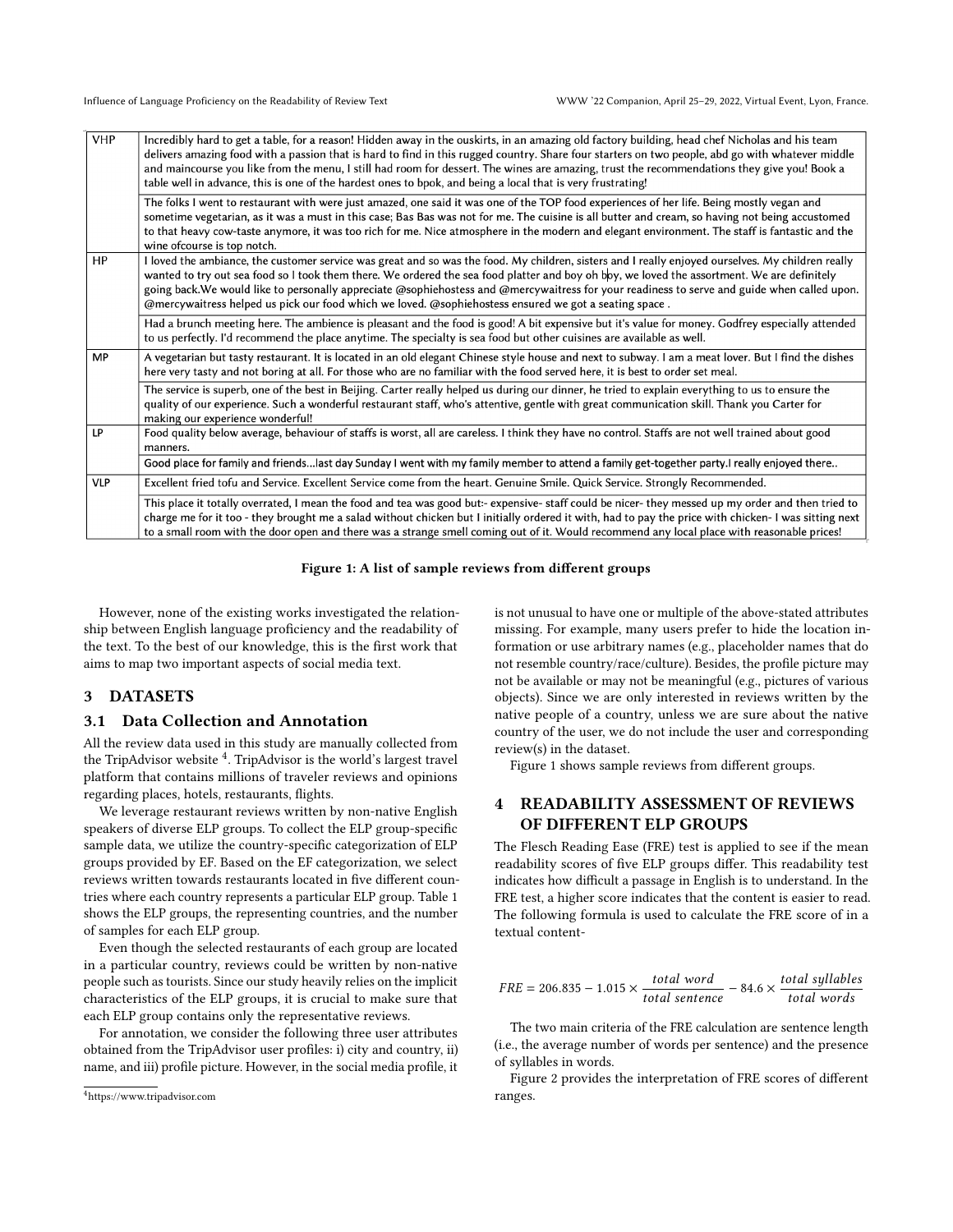WWW '22 Companion, April 25–29, 2022, Virtual Event, Lyon, France. Salim Sazzed

<span id="page-3-0"></span>

| Score         | School level (US)  | <b>Notes</b>                                        |  |
|---------------|--------------------|-----------------------------------------------------|--|
| 100.00-90.00  | 5th grade          | Very easy to read. Easily understood by an          |  |
|               |                    | average 11-year-old student.                        |  |
| $90.0 - 80.0$ | 6th grade          | Easy to read. Conversational English for            |  |
|               |                    | consumers.                                          |  |
| $80.0 - 70.0$ | 7th grade          | Fairly easy to read.                                |  |
| $70.0 - 60.0$ | 8th & 9th grade    | Plain English. Easily understood by 13- to 15-year- |  |
|               |                    | old students.                                       |  |
| $60.0 - 50.0$ | 10th to 12th grade | Fairly difficult to read.                           |  |
| $50.0 - 30.0$ | College            | Difficult to read.                                  |  |
| $30.0 - 10.0$ | College graduate   | Very difficult to read. Best understood by          |  |
|               |                    | university graduates.                               |  |
| $10.0 - 0.0$  | Professional       | Extremely difficult to read. Best understood by     |  |
|               |                    | university graduates.                               |  |
|               |                    |                                                     |  |

Figure 2: The interpretations of FRE scores [\[7\]](#page-4-4)

Flesch-Kincaid Grade Level (FKG) is another formula used to test the readability of text. Although the FRE and FKG tests employ the same core criteria (i.e., word and sentence length), different weighting factors are employed. The results of the two tests correlate approximately inversely: a text with a comparatively high score on the FRE test should have a lower score on the FKG test. The distinct weighting factors for words per sentence and syllables per word in each scoring system imply that the two schemes are not directly comparable and cannot be converted. The following equation is used to calculate the FKG score-

$$
FKG = 0.39 \times \frac{total\ word}{total\ sentence} + 11.8 \times \frac{total\ syllables}{total\ words}
$$

- 15.59

The Flesch-Kincaid Grade (FKG) level is equivalent to the US grade level of education. It indicates the education level required to understand a piece of text. For example, an FKG score of 6 for a text means that the reader needs to have at least grade-6 level reading knowledge to understand it.

# 5 ELP GROUP PREDICTION TASK

# 5.1 Classical ML Classifiers

We employ four classical ML (CML) classifiers: Logistic Regression (LR), Support Vector Machine (SVM), Random Forest (RF), and K-Nearest Neighbor (k-NN) for predicting the ELP groups of the reviewers.

We extract the word-based unigrams and bigrams from the review texts. An  $n$ -gram is a contiguous sequence of  $n$  items from a sample piece of text. The tf-idf (term frequency-inverse document frequency) scores of the extracted  $n$ -gram features are computed and then used as input for the CML classifiers. For all the CML classifiers, the default parameter settings of the scikit-learn library [\[19\]](#page-4-18) are used. For all the classifiers, the class *balanced* weight is used. For the k-NN, the value of  $k$  is set to 5.

## 5.2 Pre-trained Language Models

5.2.1 BERT-based language models. We employ two variants of transformer-based language models, BERT [\[5\]](#page-4-19) and RoBERTa [\[16\]](#page-4-20). The Bidirectional Encoder Representations from Transformers (BERT) is a pre-trained language model created from a huge amount of unlabeled data. BERT utilizes Transformer to learn contextual relationships between words in a piece of text. The BERT-base-uncased

The other transformer-based language model, RoBERTa (Robustly optimized BERT), was introduced to overcome some of the limitations of the BERT. The RoBERTa-base model consists of twelve transformer layers with 768-hidden layers, twelve attention heads, and 125 million parameters. Unlike BERT, which uses static masking, RoBERTa uses dynamic masking. RoBERTa generates new masking patterns every time a sequence is fed to the model.

5.2.2 Fine Tuning. We fine-tune the pre-trained models for categorizing reviews into five classes (i.e., number of ELP groups). Since this is a classification task, we utilize the classification module of pre-trained models. The hugging face library [\[25\]](#page-5-5) is used for fine-tuning all the pre-trained models.

Since the initial layers of pre-trained models only learn very general features, we keep them intact. Only the last layers of the pre-trained models are fine-tuned for the classification task. We add one more layer on top of the pre-trained model for classification. For fine-tuning, we tokenize and feed the input training data to the language model and train the model for some steps; The trained model is subsequently used for classifying the testing data.

A mini-batch size of 16 and a learning rate of 0.00004 are used. During the training, 20% samples are utilized as a validation set. The Adam optimizer is used for optimization, and the loss function is set to sparse-categorical-cross-entropy. The training process runs for 3 epochs, and an early stopping criterion is employed.

## 6 EVALUATION, RESULTS AND DISCUSSION

We perform 10-fold cross-validation to assess the performances of various approaches. The 10-fold cross-validation splits data into 10-mutually independent subsets. The training process runs for 10 iterations; in each iteration, a new subset is selected as a testing set, and the other 9 subsets are used as the training set. We report the overall precision, recall, macro F1, and accuracy of the various methods.

<span id="page-3-1"></span>Table 2: Mean and standard deviation (Std.) of the FRE scores of various English language proficiency groups

| ELP Group  | Mean  | Std.  |
|------------|-------|-------|
| <b>VHP</b> | 68.69 | 15.96 |
| HP         | 67.67 | 12.39 |
| MP         | 66.78 | 15.94 |
| LP         | 68.16 | 18.15 |
| <b>VLP</b> | 72.78 | 13.98 |

Table [2](#page-3-1) and [3](#page-4-21) show the readability scores of various ELP groups. We report the mean and standard deviation (Std.) values of the readability scores for different ELP groups.

We find that the readability tests can not distinguish the ELP groups sufficiently since they can not capture morphological differences, the diversity in the vocabulary usage, or the complexity of sentences ( it only counts the sentence length and the number of syllables). Besides, for short text, where less information is available, determining the readability is highly challenging. The various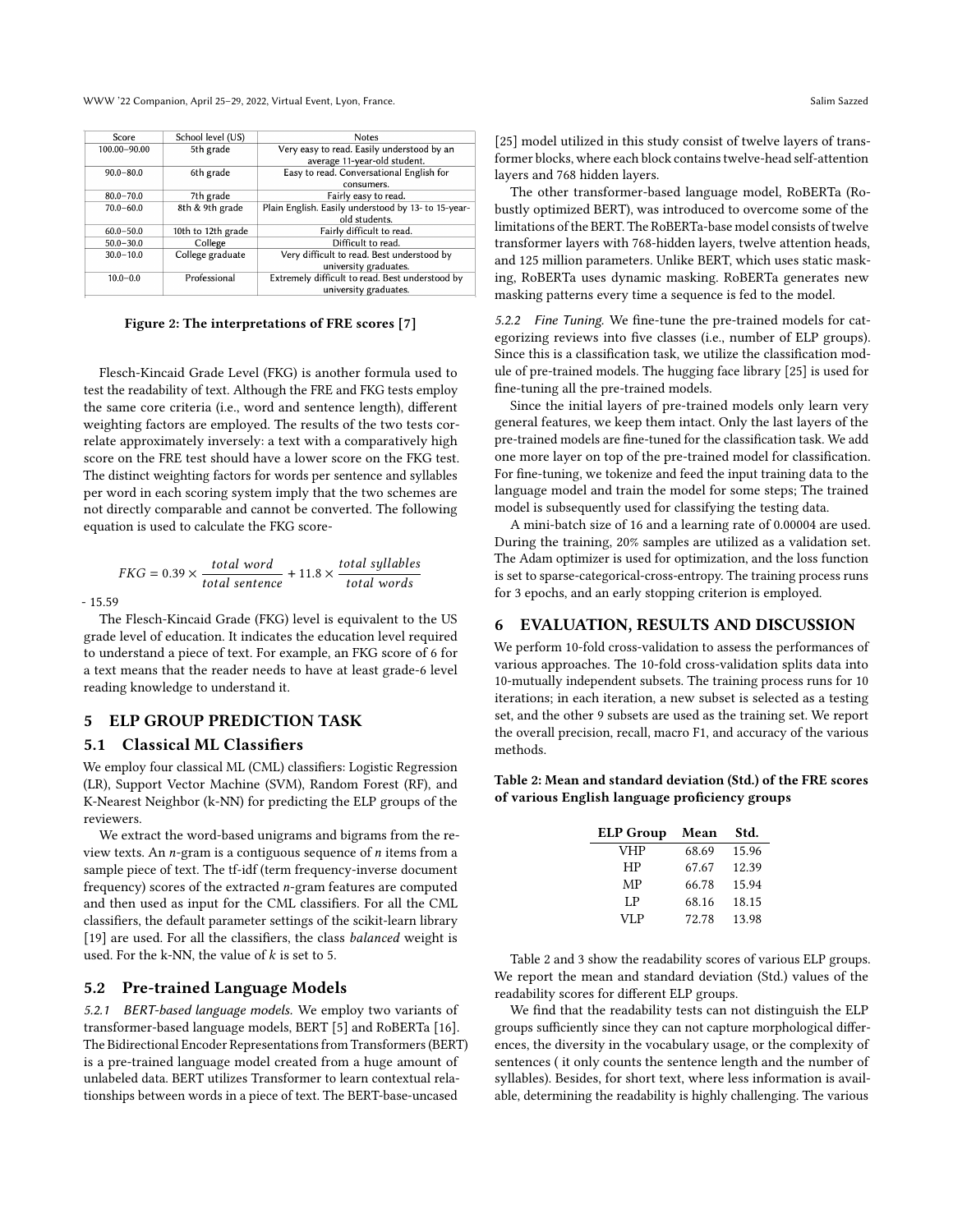<span id="page-4-21"></span>Table 3: Mean and standard deviation (Std.) of the FKG scores of various English language proficiency groups

| <b>ELP Group</b> | Mean | Std. |
|------------------|------|------|
| <b>VHP</b>       | 6.92 | 3.37 |
| HP               | 7.08 | 2.88 |
| MP               | 7.61 | 4.52 |
| LP.              | 5.94 | 3.41 |
| VLP              | 5.68 | 2.59 |

<span id="page-4-22"></span>Table 4: Performances of various approaches for ELP group determination task

| <b>Classifier</b> | Precision | Recall | F1   | Accuracy |
|-------------------|-----------|--------|------|----------|
| LR                | 0.78      | 0.73   | 0.75 | 75.91%   |
| <b>SVM</b>        | 0.79      | 0.71   | 0.75 | 74.63%   |
| RF                | 0.78      | 0.60   | 0.68 | 65.81%   |
| $K-NN$            | 0.69      | 0.64   | 0.67 | 66.01%   |
| <b>BERT</b>       | 0.78      | 0.76   | 0.77 | 77.32%   |
| RoBERTa           | 0.77      | 0.76   | 0.77 | 76.92%   |

readability tests were not designed for short text; they are more appropriate for determining the readability of large and formal textual content. The short informal comments found in social media, usually less than 100 words, are not the best samples to compare or check the readability.

Table [4](#page-4-22) shows the performances of classifiers for determining various language proficiency groups. As we can see, the best performing CML classifiers are LR and SVM, both yield F1 scores of around 0.75. The RF and k-NN exhibit comparatively poor performances. The transformer-based BERT and ROBERTA models yield the best performances by attaining F1 scores around 0.77. Since this ELP group identification task is a 5-class classification problem, F1 scores close to 0.8 can be considered promising results. Besides, here, we use limited annotated samples of around 1000 reviews. If more annotated data are incorporated into the BERT-base models, it is expected that classification performance will improve. However, the high efficacy of the classifiers should be interpreted carefully; since each language proficiency group is represented by a single country, various country-specific features may positively influence the results.

### 7 SUMMARY AND CONCLUSIONS

In this study, we introduce a corpus consisting of around 1000 reviews annotated with the English language proficiency of the reviewers. We investigate the readability of text written by various English proficiency groups. Moreover, we leverage classical ML classifiers and transformer-based pre-trained language models for determining the language proficiency of the reviewers. Our results and finding suggest that the readability score is not a good predictor of the language fluency of the writers when the informal social media text is concerned. Utilizing limited labeled data, both the classical ML classifiers and transformer-based fine-tuned language models demonstrate efficacy for determining the English language proficiency groups of the writers. Although, the results could be

positively influenced by various country-specific features of language proficiency groups. Our future will focus on increasing the corpus size and include reviews collected from multiple countries for each ELP group.

## **REFERENCES**

- <span id="page-4-8"></span>[1] Daniel Blanchard, Joel Tetreault, Derrick Higgins, Aoife Cahill, and Martin Chodorow. 2013. TOEFL11: A corpus of non-native English. ETS Research Report Series 2013, 2 (2013), i–15.
- <span id="page-4-6"></span>[2] Julian Brooke and Graeme Hirst. 2013. Native language detection with 'cheap'learner corpora. In Twenty Years of Learner Corpus Research. Looking Back, Moving Ahead: Proceedings of the First Learner Corpus Research Conference (LCR 2011), Vol. 1. Presses universitaires de Louvain, 37.
- <span id="page-4-3"></span>[3] Meri Coleman and Ta Lin Liau. 1975. A computer readability formula designed for machine scoring. Journal of Applied Psychology 60, 2 (1975), 283.
- <span id="page-4-13"></span>[4] Scott W Davis, Csilla Horváth, Anaïs Gretry, and Nina Belei. 2019. Say what? How the interplay of tweet readability and brand hedonism affects consumer engagement. Journal of Business Research 100 (2019), 150–164.
- <span id="page-4-19"></span>[5] Jacob Devlin, Ming-Wei Chang, Kenton Lee, and Kristina Toutanova. 2018. Bert: Pre-training of deep bidirectional transformers for language understanding. arXiv preprint arXiv:1810.04805 (2018).
- <span id="page-4-2"></span>[6] William H DuBay. 2004. The principles of readability. Online Submission (2004).
- <span id="page-4-4"></span>[7] Rudolf Flesch. 1979. How to write plain English. University of Canterbury. Available at http://www. mang. canterbury. ac. nz/writing\_guide/writing/flesch. shtml.[Retrieved 5 February 2016] (1979).
- <span id="page-4-11"></span>[8] Binyam Gebrekidan Gebre, Marcos Zampieri, Peter Wittenburg, and Tom Heskes. 2013. Improving native language identification with tf-idf weighting. In the 8th NAACL Workshop on Innovative Use of NLP for Building Educational Applications (BEA8). 216–223.
- <span id="page-4-0"></span>[9] Gili Goldin, Ella Rabinovich, and Shuly Wintner. 2018. Native language identification with user generated content. In Proceedings of the 2018 conference on empirical methods in natural language processing. 3591–3601.
- <span id="page-4-9"></span>[10] Sylviane Granger. 2003. The international corpus of learner English: a new resource for foreign language learning and teaching and second language acquisition research. Tesol Quarterly 37, 3 (2003), 538–546.
- <span id="page-4-14"></span>[11] Marco Guerini, Alberto Pepe, and Bruno Lepri. 2012. Do linguistic style and readability of scientific abstracts affect their virality?. In Proceedings of the International AAAI Conference on Web and Social Media, Vol. 6. 475–478.
- <span id="page-4-10"></span>[12] Scott Jarvis, Yves Bestgen, and Steve Pepper. 2013. Maximizing classification accuracy in native language identification. In Proceedings of the Eighth Workshop on Innovative Use of NLP for Building Educational Applications. 111–118.
- <span id="page-4-15"></span>[13] Wooksoo Kim, Isok Kim, Krisztina Baltimore, Ahmed Salman Imtiaz, Biplab Sudhin Bhattacharya, and Li Lin. 2020. Simple contents and good readability: Improving health literacy for LEP populations. International Journal of Medical Informatics 141 (2020), 104230.
- <span id="page-4-5"></span>[14] J Peter Kincaid, Robert P Fishburne Jr, Richard L Rogers, and Brad S Chissom. 1975. Derivation of new readability formulas (automated readability index, fog count and flesch reading ease formula) for navy enlisted personnel. Technical Report. Naval Technical Training Command Millington TN Research Branch.
- <span id="page-4-7"></span>[15] Moshe Koppel, Jonathan Schler, and Kfir Zigdon. 2005. Automatically determining an anonymous author's native language. In International Conference on Intelligence and Security Informatics. Springer, 209–217.
- <span id="page-4-20"></span>[16] Yinhan Liu, Myle Ott, Naman Goyal, Jingfei Du, Mandar Joshi, Danqi Chen, Omer Levy, Mike Lewis, Luke Zettlemoyer, and Veselin Stoyanov. 2019. Roberta: A robustly optimized bert pretraining approach. arXiv preprint arXiv:1907.11692  $(2019)$
- <span id="page-4-16"></span>[17] Jo Mackiewicz and Dave Yeats. 2014. Product Review Users' Perceptions of Review Quality: The Role of Credibility, Informativeness, and Readability. IEEE Transactions on Professional Communication 57, 4 (2014), 309–324. [https://doi.](https://doi.org/10.1109/TPC.2014.2373891) [org/10.1109/TPC.2014.2373891](https://doi.org/10.1109/TPC.2014.2373891)
- <span id="page-4-17"></span>[18] Ethan Pancer, Vincent Chandler, Maxwell Poole, and Theodore J Noseworthy. 2019. How readability shapes social media engagement. Journal of Consumer Psychology 29, 2 (2019), 262–270.
- <span id="page-4-18"></span>[19] F. Pedregosa, G. Varoquaux, A. Gramfort, V. Michel, B. Thirion, O. Grisel, M. Blondel, P. Prettenhofer, R. Weiss, V. Dubourg, J. Vanderplas, A. Passos, D. Cournapeau, M. Brucher, M. Perrot, and E. Duchesnay. 2011. Scikit-learn: Machine Learning in Python. Journal of Machine Learning Research 12 (2011), 2825–2830.
- <span id="page-4-1"></span>[20] Raheem Sarwar, Attapol T Rutherford, Saeed-Ul Hassan, Thanawin Rakthanmanon, and Sarana Nutanong. 2020. Native language identification of fluent and advanced non-native writers. ACM Transactions on Asian and Low-Resource Language Information Processing (TALLIP) 19, 4 (2020), 1–19.
- <span id="page-4-12"></span>Salim Sazzed. 2021. A Hybrid Approach of Opinion Mining and Comparative Linguistic Analysis of Restaurant Reviews. In Proceedings of the International Conference on Recent Advances in Natural Language Processing (RANLP 2021). 1281–1288.